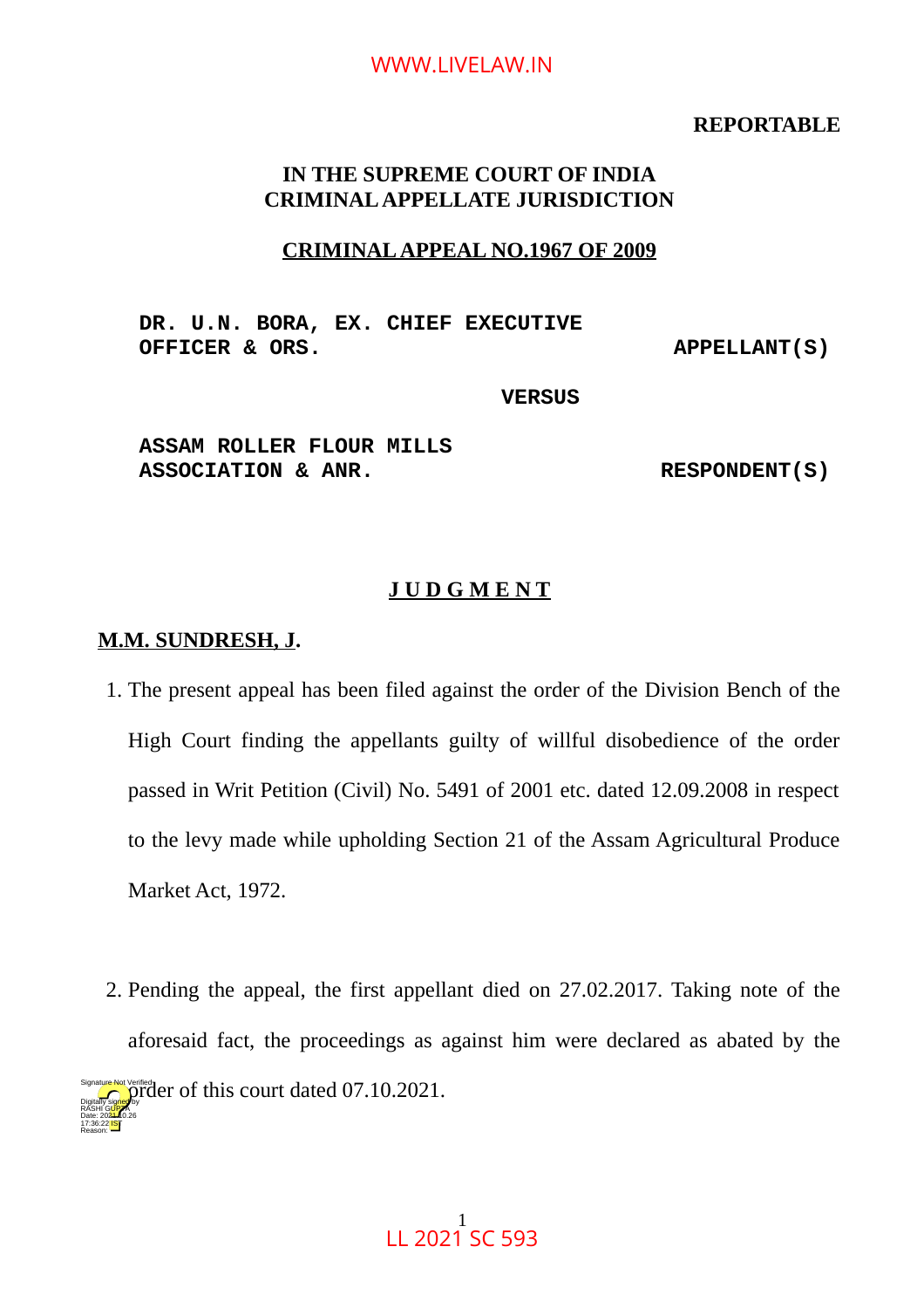3. We have heard the arguments of the counsels at the Bar and perused the documents filed along with the written arguments.

#### **FACTS:**

- 4. While leapfrogging unnecessary facts, a brief sketch is furnished hereunder:
	- a) On 03.09.1974, the Assam Agricultural Produce Market Act, 1972 came into the statute book. Section 21 of the Act conferred power on the marketing committees or the Assam State Agricultural Marketing Board (hereinafter referred to as "the Board") to levy cess on the agricultural produce bought or sold in the notified market area, at the prescribed rate. Explanation-I appended to the said provision brought in a deeming fiction. Rules were enacted in exercise of the power conferred under Section 49 of the Act.
	- b) Writ petitions were filed by the respondent no.1-Association among others before the High Court on the premise that its members purchased the agricultural produce outside the State and thus, no cess is leviable. Rules were struck down leading to the introduction of the Amendment Act, 2000, amending Section 21 of the Act while inserting Section 21A. A challenge made by the Board to the decision of the Full Bench dated 04.04.2001 before this Court resulted in the order dated 08.12.2005, inter alia holding that in view of the subsequent developments, there is no need to go into the issues.

2 LL 2021 SC 593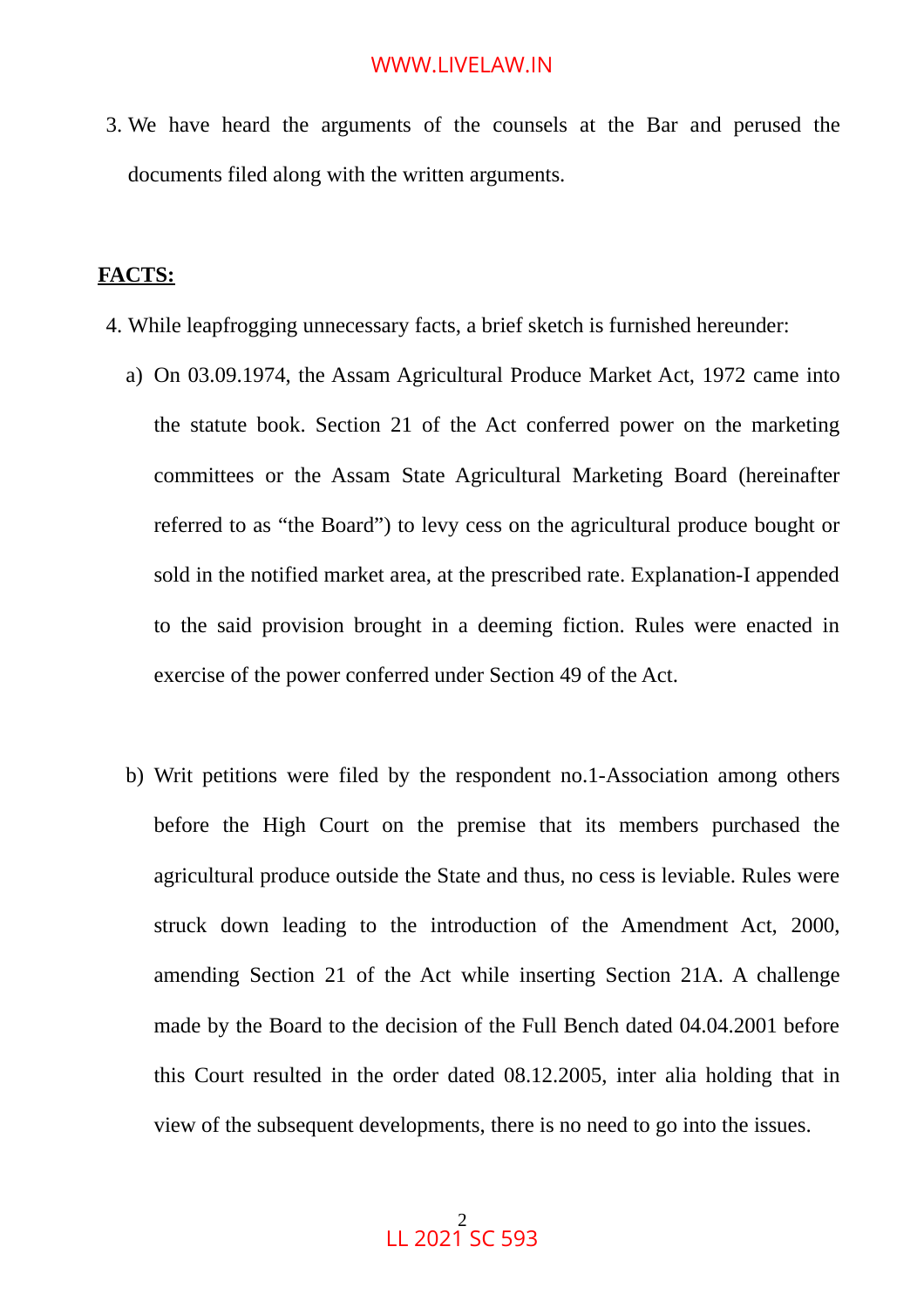- c) Section 21A was inserted by the amending Act, 2006 facilitating the Board to levy and collect cess for the marketing committees in the notified market areas in addition to their existing power. This amendment was put into challenge in the batch of writ petitions before the Division Bench of the High Court. While upholding the constitutional validity vide judgment dated 12.09.2008, it has been held that the deeming fiction would apply only to such of those cases where a trader fails to establish that there is direct evidence of sale or purchase having been undertaken outside the notified market area. It was further held that disputed questions including that of refund cannot be gone into in a writ petition invoking Article 226 of the Constitution of India, and such disputes can be dealt with by the committee constituted.
- d) Alleging that the orders passed by the Division Bench with respect to the direct evidence produced by the members of the respondent no.1 were not looked into and scrutinized on purpose while levying cess, a contempt petition was filed in Contempt Case (Civil) No.401 of 2008. Incidentally, the respondent no. 1 also filed a Special Leave Petition (Civil) No. 11317 of 2009 challenging the order of the Division Bench dated 12.09.2008, which was converted into Civil Appeal No. 9655 of 2013, wherein, leave was granted by this court vide order dated 25.10.2013.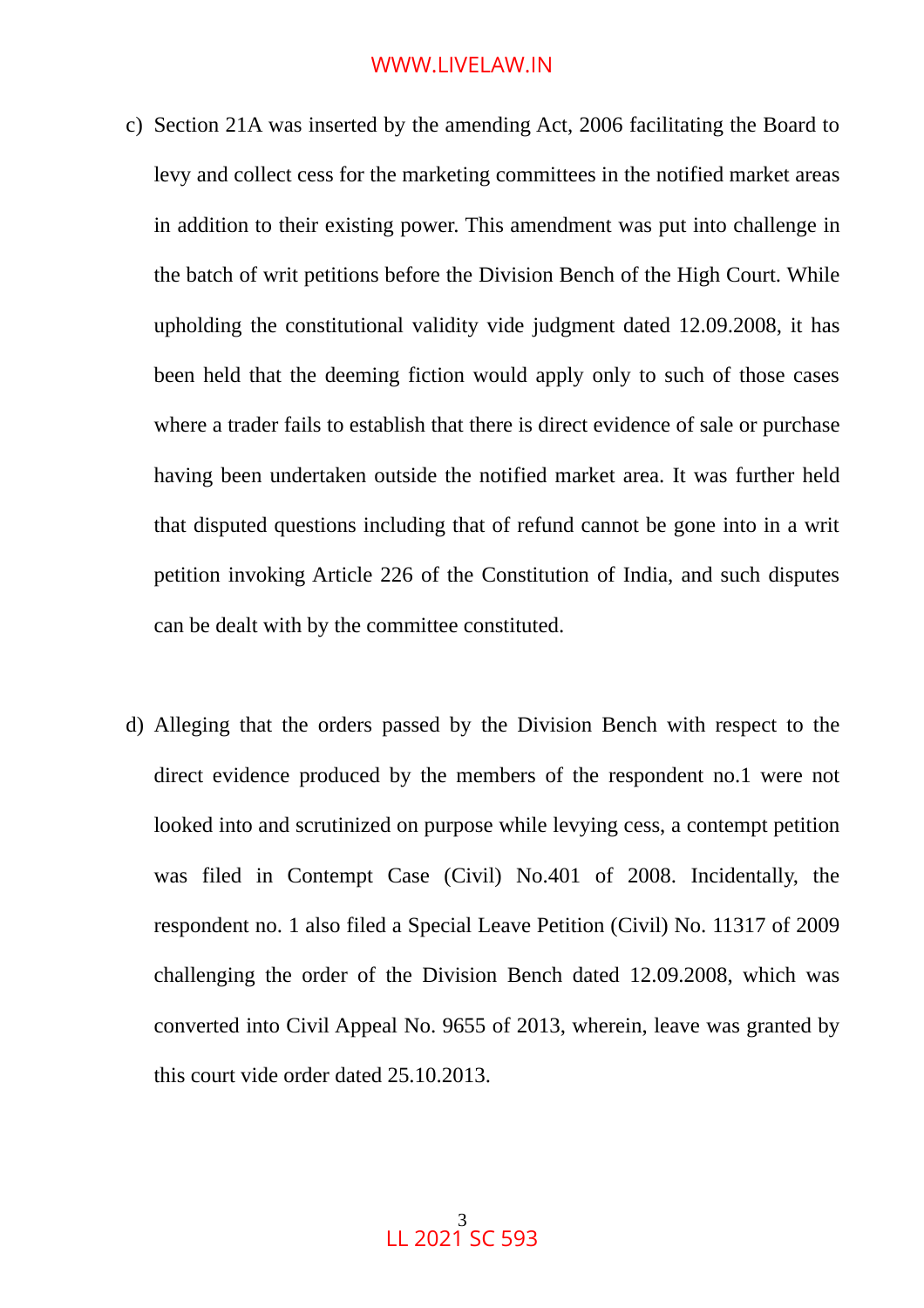- e) In the aforesaid contempt petition, the Division Bench vide the impugned order dated 23.10.2009 took note of certain documents produced by two members of the respondent no.1, such as sale invoices, lorry challans, tax challans, insurance receipts etc. It went into the factual assertions made, notwithstanding the committee constituted by it earlier for the aforesaid purpose and accordingly, hauled all the appellants for committing willful disobedience.
- f) Against the aforesaid order punishing the appellants for having committed a contumacious act, a Special Leave Petition (Civil) No.10538 of 2010 was filed by the Board and on grant of leave the same was registered as Civil Appeal No. 9656 of 2013. This Court has passed the following order on 30.03.2010 while issuing notice in the aforesaid appeal filed by the Board when the matter was pending as a special leave petition:

"Permission to file SLP is granted.

Issue notice on the application for condonation of delay as well as on the special leave petitions.

Assam State Agricultural Marketing Board is permitted to collect tax in accordance with the Judgment passed by the Division Bench of High Court dated 12.9.2008, uninfluenced by the order passed in the contempt proceedings dated 23.10.2009.

Post along with SLP(C) No. 11317 of 2009."

g) The special leave petitions filed by the respondent no.1 challenging the original order of the Division Bench was taken up as Civil Appeal Nos. 9655

#### 4 LL 2021 SC 593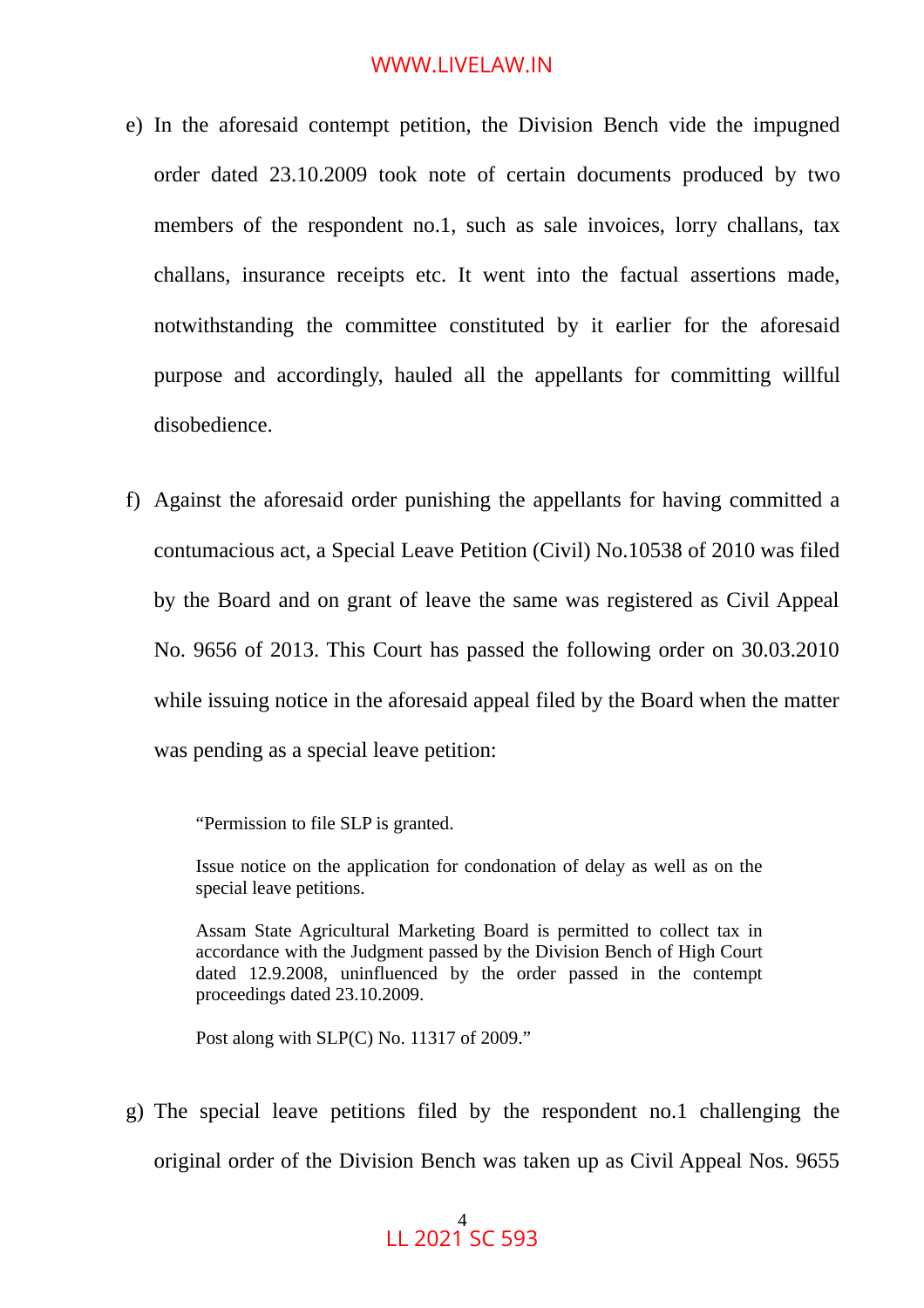of 2013, 9657-9665 of 2013 and 9666 of 2013 and accordingly the order dated

29.09.2021 was passed, which is appositely referred hereunder:

"Learned Counsel for the Appellants state that the impugned Act has been repealed by an Ordinance issued on 13.07.2020 and subsequently Act has been brought in place.

In view of the aforesaid, the issue sought to be debated in the present appeals have become academic and thus it is not disputed that the appeals really do not survive for consideration.

Civil appeals are disposed of accordingly.

Pending applications also stand disposed of."

- h) After the order dated 12.09.2008 passed by the Division Bench upholding Section 21 of the Act, there were exchange of communications between the appellants and the respondents. While the respondent no.1 alleged violation of the order passed, the appellants contended that the action was only taken in tune with the mandate of the Board under Section 21 of the Act and the remedy, if any, to the members of the respondent no.1 would be before the Committee constituted in pursuance of the said decision.
- 5. Thus, much water has flown under the bridge after the order under challenge before us. The provision underwent further change having been repealed by an ordinance followed by an appropriate enactment. In light of the aforesaid factual scenario, we shall proceed with the case.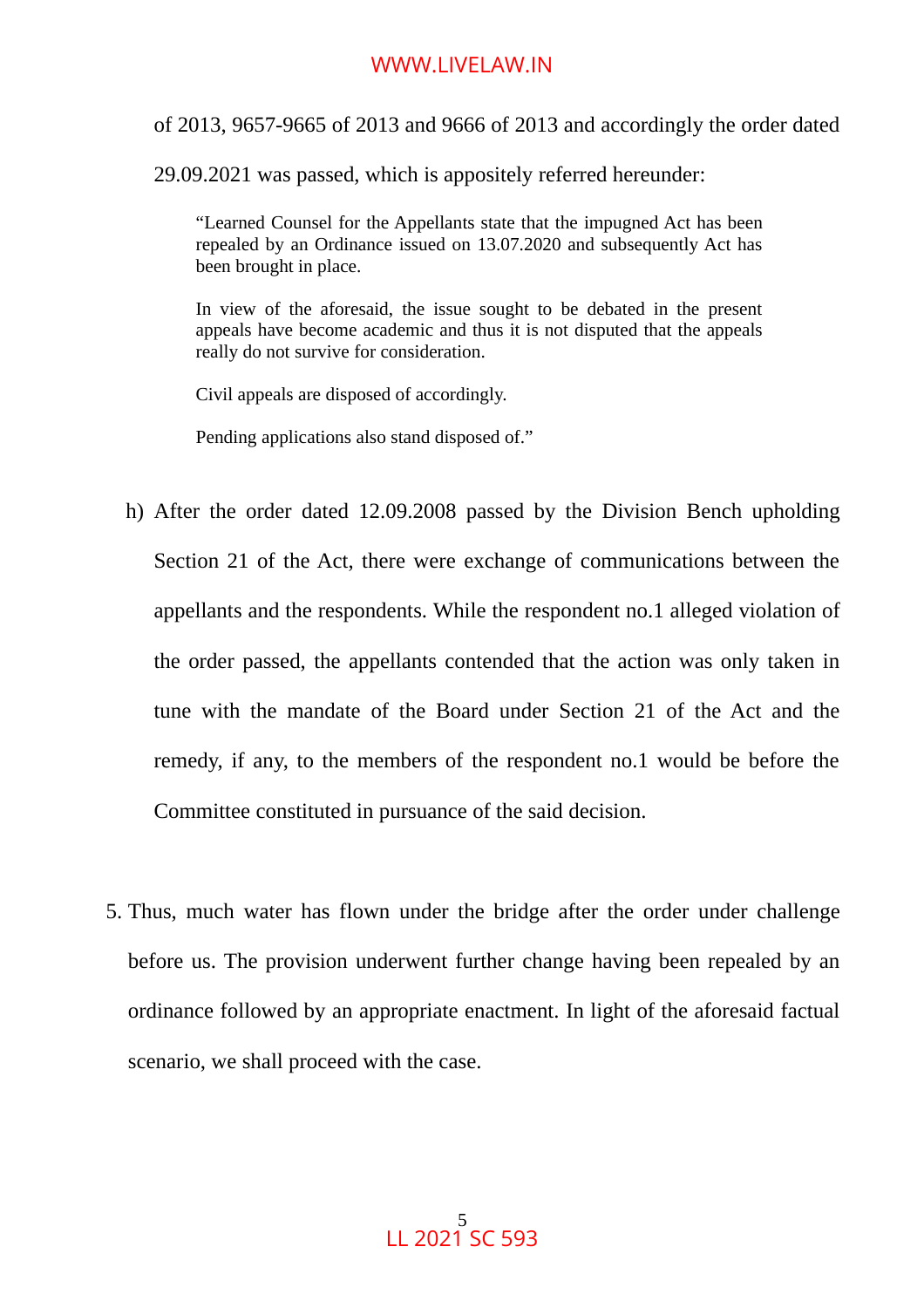#### **SUBMISSIONS OF THE APPELLANTS:**

- 6. Learned counsel appearing for the appellants submitted that the second appellant was transferred on 23.07.2008 and the appellant no. 1 was in-charge only till 21.01.2009. The first appellant died on 27.02.2017. There is no willful and deliberate violation of the order involved. The High Court has erred in going into the facts in appreciating evidence. It exceeded its jurisdiction which it declined to exercise even while invoking Article 226 of the Constitution of India. It could have relegated the members of the respondent no.1 to go before the committee constituted. There is absolutely no material to implicate the appellants with the alleged action of their subordinates. The concept of vicarious liability is alien to a contempt jurisdiction. Unconditional apologies were also rendered before the High Court. The respondent no.1 is the one who simultaneously assailed the order dated 12.09.2008 passed by the Division Bench, before this Court, while approaching the High Court under its contempt jurisdiction. Even otherwise, in light of the subsequent developments, the appeal deserves to be allowed. On the aforesaid submissions, the appellants placed reliance upon various decisions of this Court in the case of:
	- **Ashok Paper Kamgar Union vs. Godha and Ors.**, (2013) 11 SCC 1
	- **Kapildeo Prasad Sah and Ors. vs. State of Bihar,** (1999) 7 SCC 569
	- **Dinesh Kumar Gupta vs. United India Insurance Company Ltd. and Ors.,** (2010) 12 SCC 770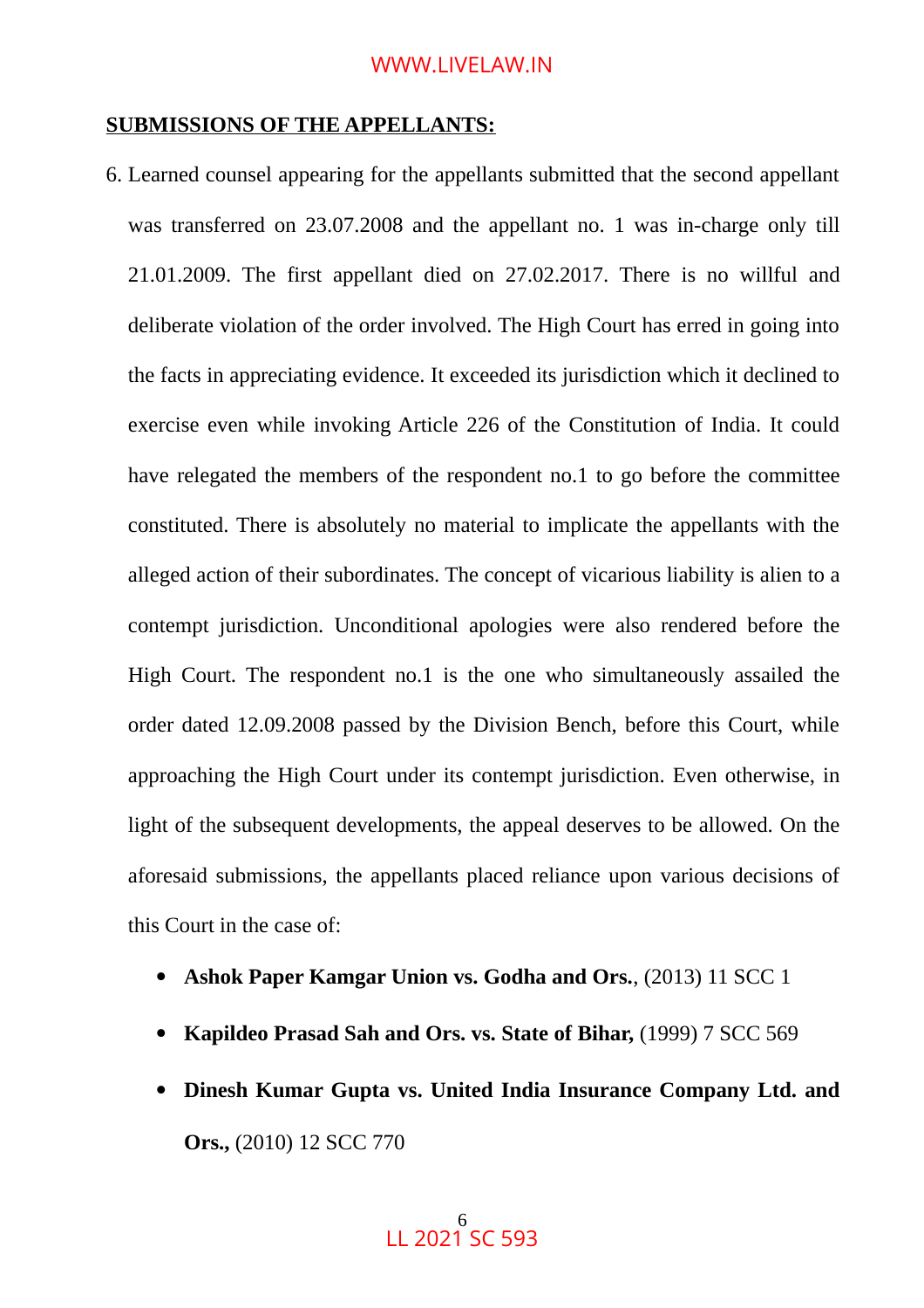- **Anil Ratan Sarkar and Ors. vs. Hirak Ghosh and Ors.,** (2002) 4 SCC 21
- **India Airports Employees Union vs. Ranjan Chatterjee and Anr.,** (1999) 2 SCC 537
- **Director of Education, Uttaranchal vs. Ved Prakash Joshi and Ors.,** (2005) 6 SCC 98
- **Union of India and Ors. vs. Subedar Devassy PV,** (2006) 1 SCC 613
- **Mrityunjoy Das and Anr. vs. Sayed Hasibur Tahaman and Ors.,** (2001) 3 SCC 739
- **Bal Kishan Giri vs. State of Uttar Pradesh,** (2014) 7 SCC 280

#### **SUBMISSIONS OF THE RESPONDENTS:**

7. Learned counsel appearing for the respondents submitted that the press release followed by the failure on the part of officials working under the appellants would clearly show the intention to circumvent the orders passed by the Court. Materials were accordingly produced. It is a case of deliberate attempt to overcome the judgment of the Court, notwithstanding the adequate knowledge. As the High Court has considered the relevant materials, there is no need to interfere with the reasoned order passed.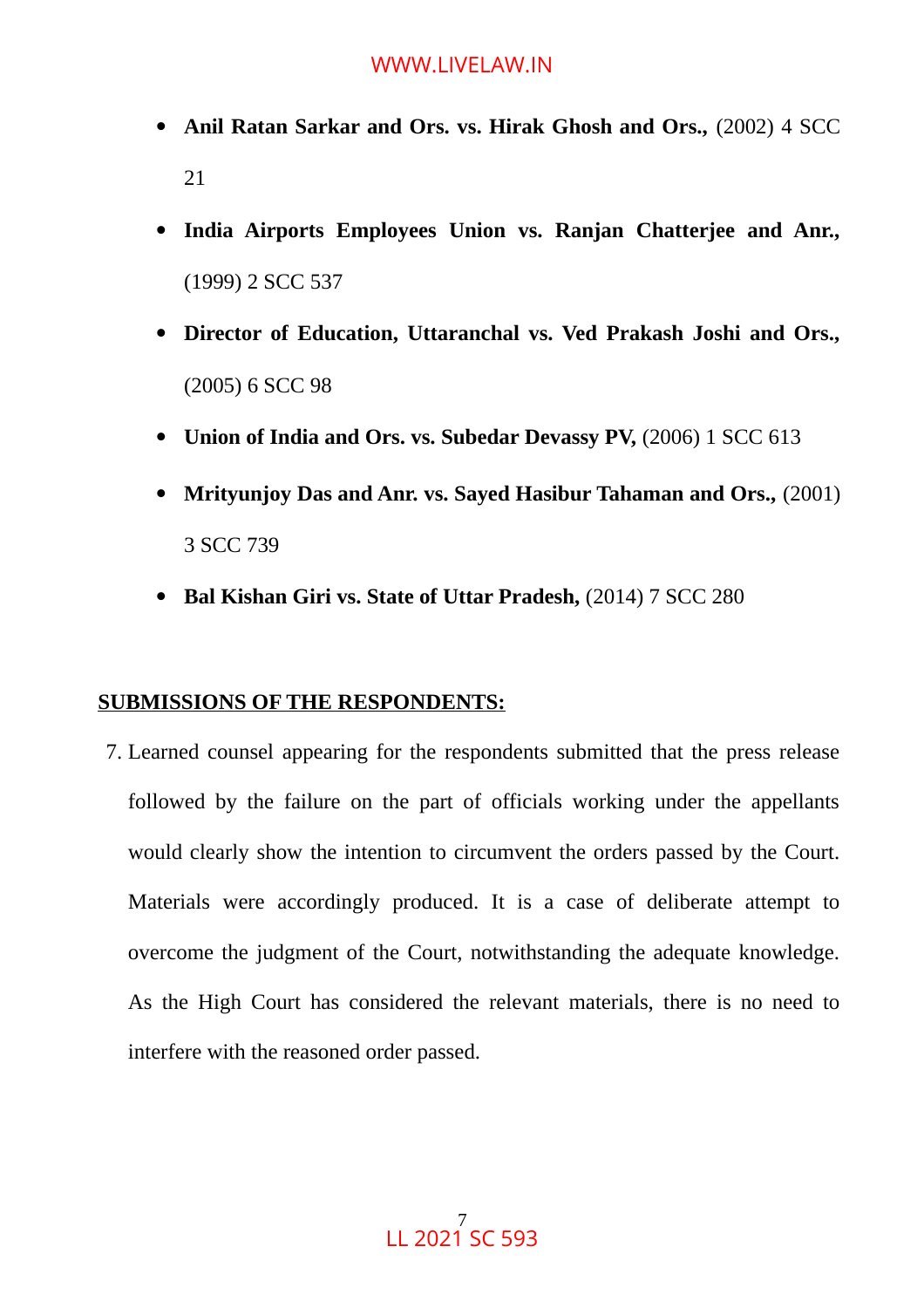#### **DISCUSSION:**

8. We are dealing with a civil contempt. The Contempt of Courts Act, 1971 explains a civil contempt to mean a willful disobedience of a decision of the Court. Therefore, what is relevant is the "willful" disobedience. Knowledge acquires substantial importance *qua* a contempt order. Merely because a subordinate official acted in disregard of an order passed by the Court, a liability cannot be fastened on a higher official in the absence of knowledge. When two views are possible, the element of willfulness vanishes as it involves a mental element. It is a deliberate, conscious and intentional act. What is required is a proof beyond reasonable doubt since the proceedings are quasi-criminal in nature. Similarly, when a distinct mechanism is provided and that too, in the same judgment alleged to have been violated, a party has to exhaust the same before approaching the court in exercise of its jurisdiction under the Contempt of Courts Act, 1971. It is well open to the said party to contend that the benefit of the order passed has not been actually given, through separate proceedings while seeking appropriate relief but certainly not by way of a contempt proceeding. While dealing with a contempt petition, the Court is not expected to conduct a roving inquiry and go beyond the very judgment which was allegedly violated. The said principle has to be applied with more vigor when disputed questions of facts are involved and they were raised earlier but consciously not dealt with by creating a specific forum to decide the original proceedings.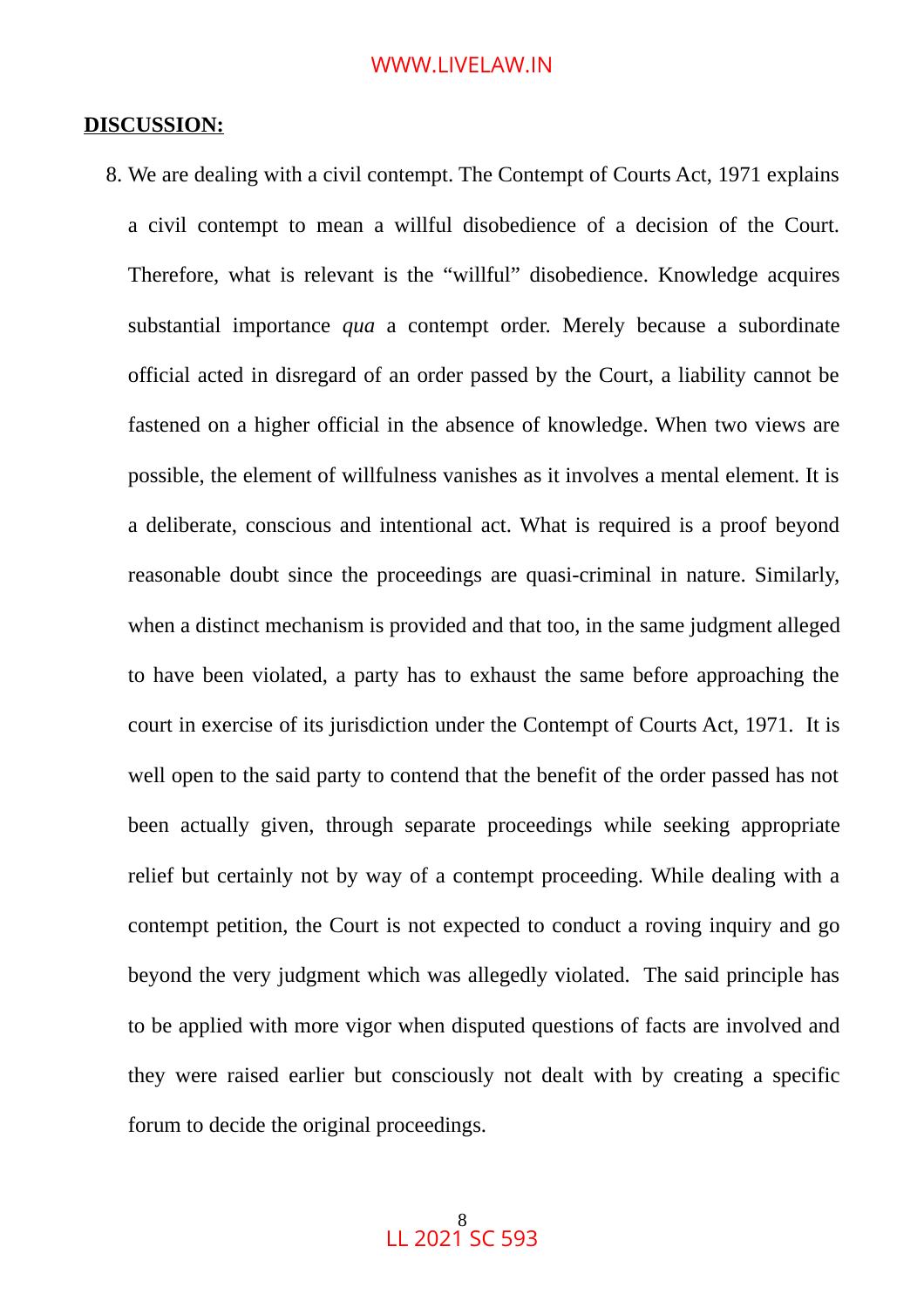9. We do not wish to reiterate the aforesaid settled principle of law except by quoting the reasoned decision of this Court in *Hukum Chand Deswal v. Satish Raj Deswal*, 2020 SCC Online SC 438 wherein the celebrated judgment in *Ram Kishan v. Tarun Bajaj*, (2014) 16 SCC 204, has been quoted. The following paragraphs would govern the aforesaid principle:

> "**18**. At the outset, we must advert to the contours delineated by this court for initiating civil contempt action in *Ram Kishan vs. Tarun Bajaj & Ors.* In paragraphs 11, 12 and 15 of the reported decision, this Court noted thus:

> > "**11.** The contempt jurisdiction conferred on to the law courts power to punish an offender for his wilful disobedience/contumacious conduct or obstruction to the majesty of law, for the reason that respect and authority commanded by the courts of law are the greatest guarantee to an ordinary citizen that his rights shall be protected and the entire democratic fabric of the society 5 (2014) 16 SCC 204 18 will crumble down if the respect of the judiciary is undermined. Undoubtedly, the contempt jurisdiction is a powerful weapon in the hands of the courts of law but that by itself operates as a string of caution and unless, thus, otherwise satisfied beyond reasonable doubt, it would neither be fair nor reasonable for the law courts to exercise jurisdiction under the Act. The proceedings are quasi criminal in nature, and therefore, standard of proof required in these proceedings is beyond all reasonable doubt. It would rather be hazardous to impose sentence for contempt on the authorities in exercise of the contempt jurisdiction on mere probabilities. (Vide *V.G. Nigam* v. *Kedar Nath Gupta*, (1992) 4 SCC 697, *Chhotu Ram* v. *Urvashi Gulati*, (2001) 7 SCC 530, *Anil Ratan Sarkar* v. *Hirak Ghosh*, (2002) 4 SCC 21, *Bank of Baroda* v. *Sadruddin Hasan Daya*, (2004) 1 SCC 360, *Sahdeo* v. *State of U.P.*, (2010) 3 SCC 705 and *National Fertilizers Ltd.* v. *Tuncay Alankus*, (2013) 9 SCC 600.

> > **12.** Thus, in order to punish a contemnor, it has to be established that disobedience of the order is "wilful". The word "wilful" introduces a mental element and hence, requires looking into the mind of a person/contemnor by gauging his actions, which is an indication of one's *state* of mind. "Wilful" means knowingly intentional, conscious, calculated and deliberate with full knowledge of consequences flowing therefrom. It excludes casual, accidental, bona fide or unintentional acts or genuine inability. Wilful acts does not encompass involuntarily or negligent actions. The act has to be done with a "bad purpose or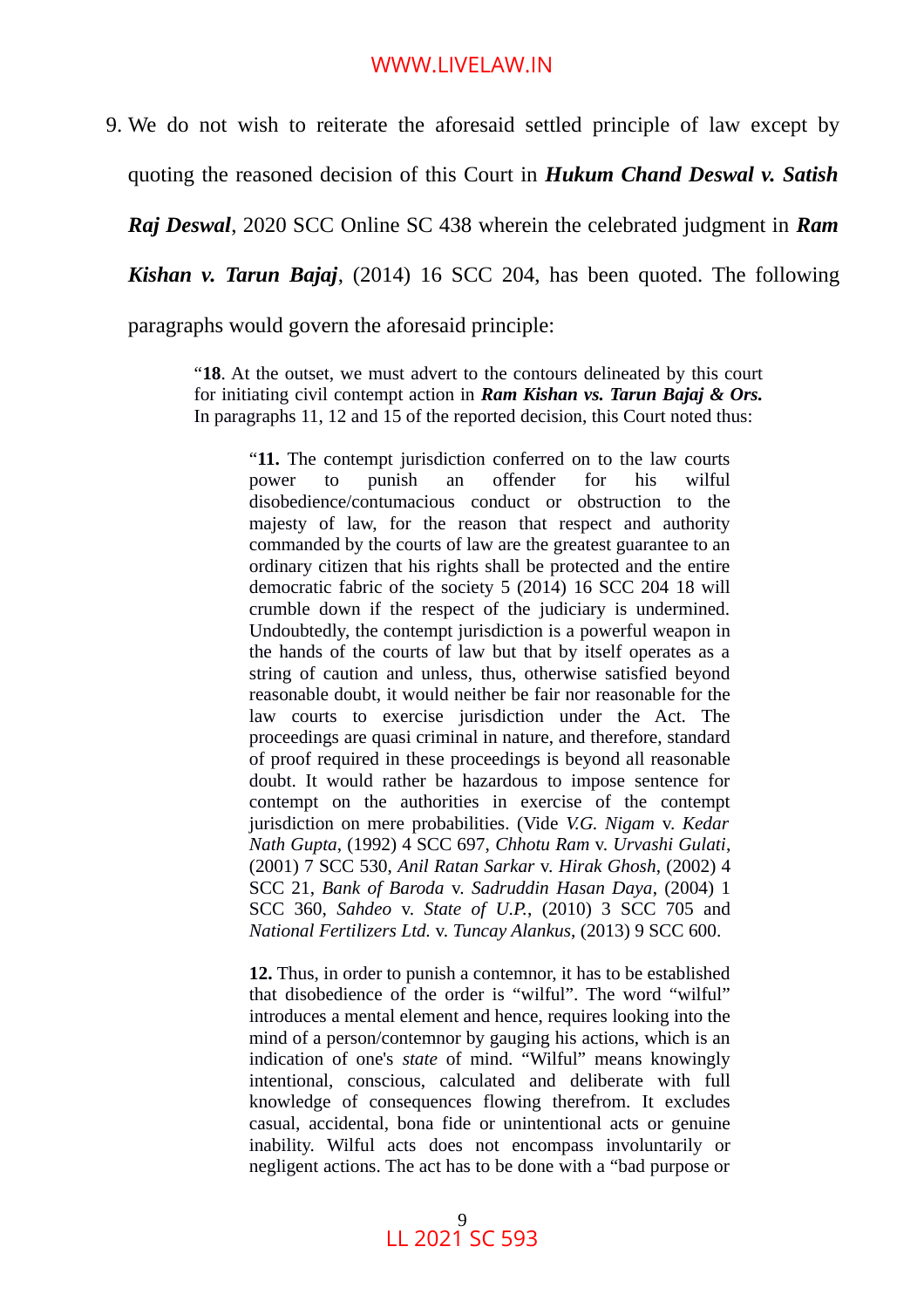without justifiable excuse or stubbornly, obstinately or perversely". Wilful act is to be distinguished from an act done carelessly, thoughtlessly, heedlessly or inadvertently. It does not include any act done negligently or involuntarily. The deliberate conduct of a person means that he knows what he is doing and intends to do the same. Therefore, there has to be a calculated action with evil motive on his part. Even if there is a disobedience of an order, but such disobedience is the result of some compelling circumstances under which it was not possible for the contemnor to comply with the order, the contemnor cannot be punished. "Committal or sequestration will not be ordered unless contempt involves a degree of default or misconduct." (Vide *S. Sundaram Pillai* v. *V.R. Attabiraman*, (1985) 1 SCC 591, *Rakapalli Raja Ram Gopala Rao* v. *Naragani Govinda Sehararao*, (1989) 4 SCC 255, *Niaz Mohammad* v. *State of* 19 *Haryana*, (1994) 6 SCC 332, *Chordia Automobiles* v. *S. Moosa*, (2000) 3 SCC 282, *Ashok Paper Kamgar Union* v. *Dharam Godha*, (2003) 11 SCC 1, *State of Orissa* v. *Mohd. Illiyas*, (2006) 1 SCC 275 and *Uniworth Textiles Ltd.* v. *CCE*, (2013) 9 SCC 753.

xxx xxx xxx xxx

**15.** It is well settled principle of law that if two interpretations are possible, and if the action is not contumacious, a contempt proceeding would not be maintainable. The effect and purport of the order is to be taken into consideration and the same must be read in its entirety. Therefore, the element of willingness is an indispensable requirement to bring home the charge within the meaning of the Act. [See *Sushila Raje Holkar* v. *Anil Kak*, (2008) 14 SCC 392 and *Three Cheers Entertainment (P) Ltd.* v. *CESC Ltd.*, (2008) 16 SCC 592."

Similarly, in *R.N. Dey & Ors. vs. Bhagyabati Pramanik & Ors.*, this Court expounded in paragraph 7 as follows:

"**7.** We may reiterate that the weapon of contempt is not to be used in abundance or misused. Normally, it cannot be used for execution of the decree or implementation of an order for which alternative remedy in law is provided for. Discretion given to the court is to be exercised for maintenance of the court's dignity and majesty of law. Further, an aggrieved party has no right to insist that the court should exercise such jurisdiction as contempt is between a contemner and the court. It is true that in the present case, the High Court has kept the matter pending and has ordered that it should be heard along with the first appeal. But, at the same time, it is to be noticed that under the coercion of contempt proceeding, appellants cannot be directed to pay the compensation amount which they are disputing by asserting that claimants were not the owners of the property in question and

> 10 LL 2021 SC 593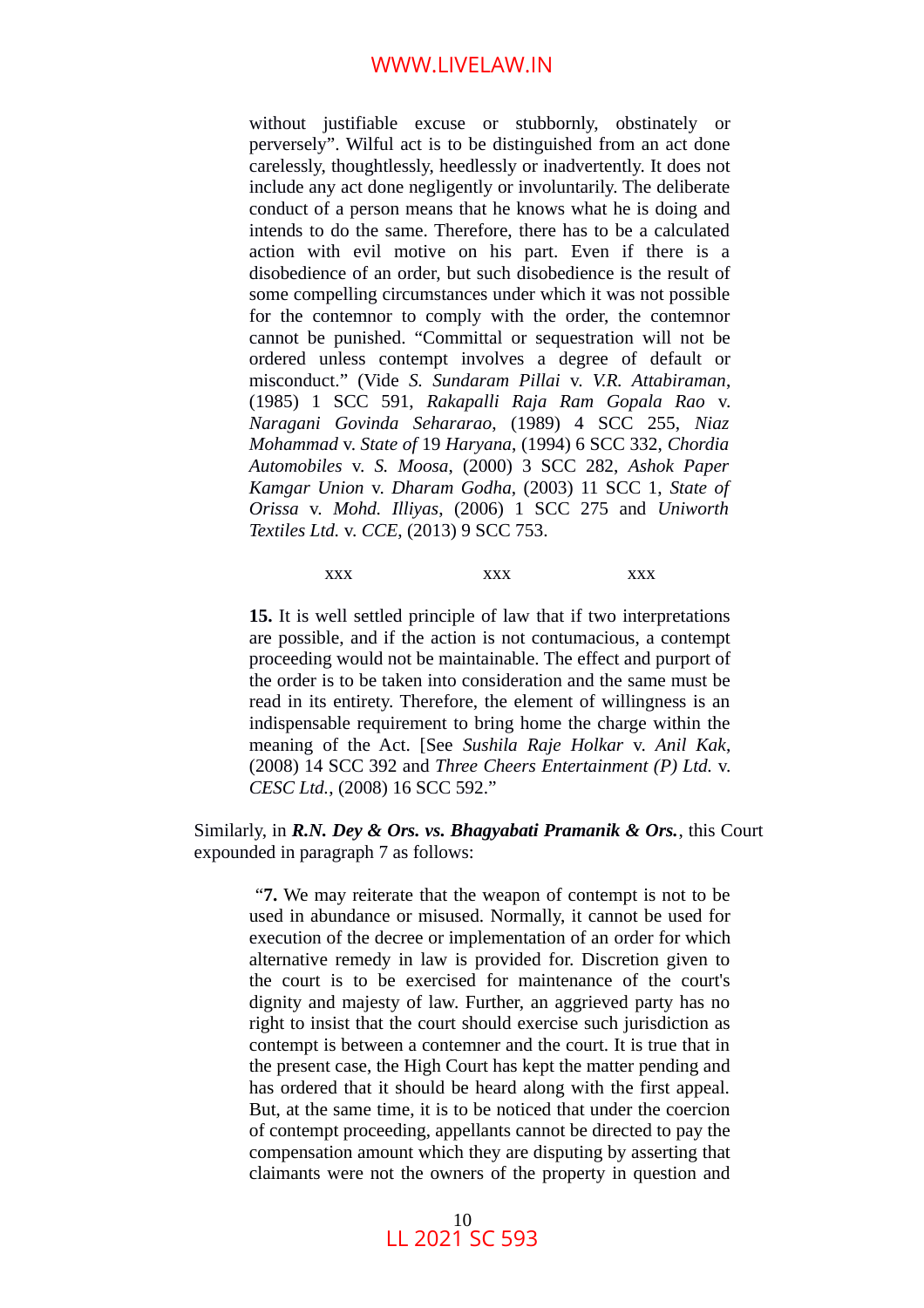that decree was obtained by suppressing the material fact and by fraud. Even presuming that the claimants are entitled to recover the amount of compensation as awarded by the trial court as no stay order is granted by the High Court, at the most they are entitled to recover the same by executing the 6 (2000) 4 SCC 400 20 said award wherein the State can or may contend that the award is a nullity. In such a situation, as there was no wilful or deliberate disobedience of the order, the initiation of contempt proceedings was wholly unjustified."

xxx xxx xxx xxx

**22.** Pertinently, the special leave petitions were filed by the respondent against the order dated 28.1.2019, which as aforesaid, did not deal with the question regarding the monthly rent payable by the respondent but explicitly left the parties to pursue the same before the executing Court. The plaintiff/petitioner having acquiesced of that observation of the High Court, cannot be allowed to contend to the contrary. This Court in *Jhareswar Prasad Paul & Anr. vs. Tarak Nath Ganguly & Ors.*, in paragraph 11, opined thus:

"**11.** … The court exercising contempt jurisdiction is not entitled to enter into questions which have not been dealt with and decided in the judgment or order, violation of which is alleged by the applicant. The court has to consider the direction issued in the judgment or order and not to consider the question as to what the judgment or order should have contained. At the cost of repetition, 7 (2002) 5 SCC 352 23 be it stated here that the court exercising contempt jurisdiction is primarily concerned with the question of contumacious conduct of the party, which is alleged to have committed deliberate default in complying with the directions in the judgment or order. If the judgment or order does not contain any specific direction regarding a matter or if there is any ambiguity in the directions issued therein then it will be better to direct the parties to approach the court which disposed of the matter for clarification of the order instead of the court exercising contempt jurisdiction taking upon itself the power to decide the original proceeding in a manner not dealt with by the court passing the judgment or order. If this limitation is borne in mind then criticisms which are sometimes levelled against the courts exercising contempt of court jurisdiction "that it has exceeded its powers in granting substantive relief and issuing a direction regarding the same without proper adjudication of the dispute" in its entirety can be avoided. This will also avoid multiplicity of proceedings because the party which is prejudicially affected by the judgment or order passed in the contempt proceeding and granting relief and issuing fresh directions is likely to challenge that order and that may give rise to another round of litigation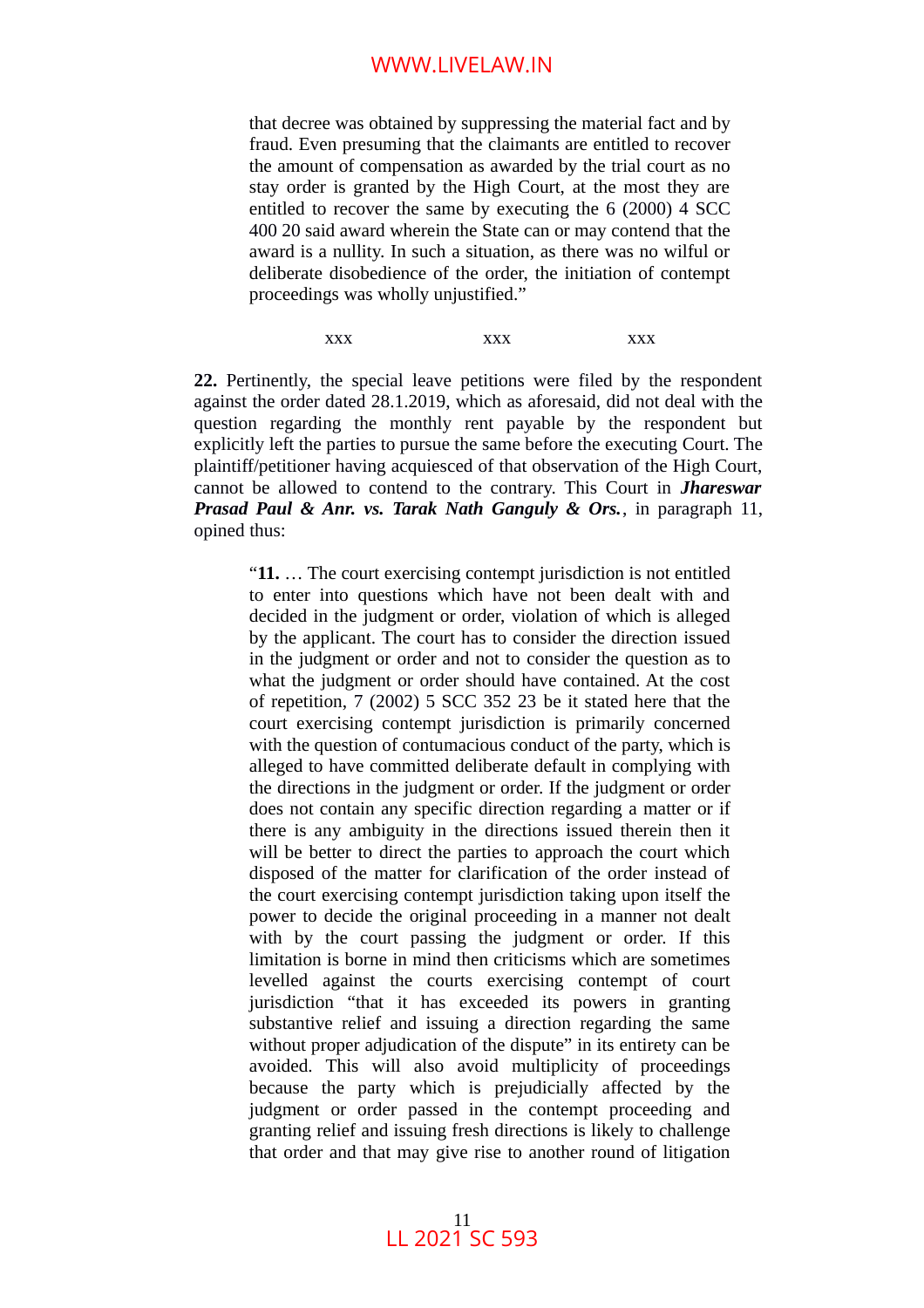arising from a proceeding which is intended to maintain the majesty and image of courts."

xxx xxx xxx xxx

**23.** Thus understood, we find force in the explanation offered by the respondent that as per its bona fide understanding, there was no outstanding dues payable to the petitioner. Moreover, as observed by the High Court, these aspects could be answered by the executing Court if the parties pursue their claim(s) before it in that regard. Suffice it to observe that it is not a case of intentional violation or wilful disobedience of the order passed by this Court to initiate contempt action against the respondent. Instead, we hold that it would be open to the parties to pursue their claim(s) in execution proceedings or any other proceedings, as may be permissible in law in respect of the issue(s) under consideration. In such proceedings, all aspects can be considered by the concerned forum/Court on merits in accordance with law. We say no more.

**24.** Reverting to the allegation about damage caused to the suit property by the respondent at the time of vacating the same, in our opinion, the respondent has made out a formidable case that it did not cause any damage, much less permanent damage to the structure in the suit property. Whereas, the petitioner was relying on photographs concerning the debris on the site left behind at the time of vacating the suit property. The debris cannot cause damage and it is certainly not a case of defacement of the suit property. That position is reinforced from the fact that the water park in the suit premises was started and became fully functional within 2-3 months. Viewed thus, it is rightly urged that it can be safely assumed that no damage was caused by the respondent to the structure in question. Minor repairs required to be carried out by the petitioner for making the water park functional cannot be painted as intentional disobedience of the order of this Court. In any case, that being a complex question of fact, need not be adjudicated in the contempt proceedings. We leave it open to the petitioner to pursue even that claim in execution proceedings or such other proceedings as may be permissible in law. We may not be understood to have expressed any final opinion in respect of condition of the suit premises, whilst handing over possession to the petitioner. We hold that even this issue under consideration does not warrant initiation of contempt action against the respondent."

10. On facts, we find that the High Court on the earlier occasion while dealing with the challenge made to Section 21 of the Act, made a categorical assertion that it did not wish to go into the disputed questions of fact. However, in the order under challenge it was done. A finding has been given on the documents produced by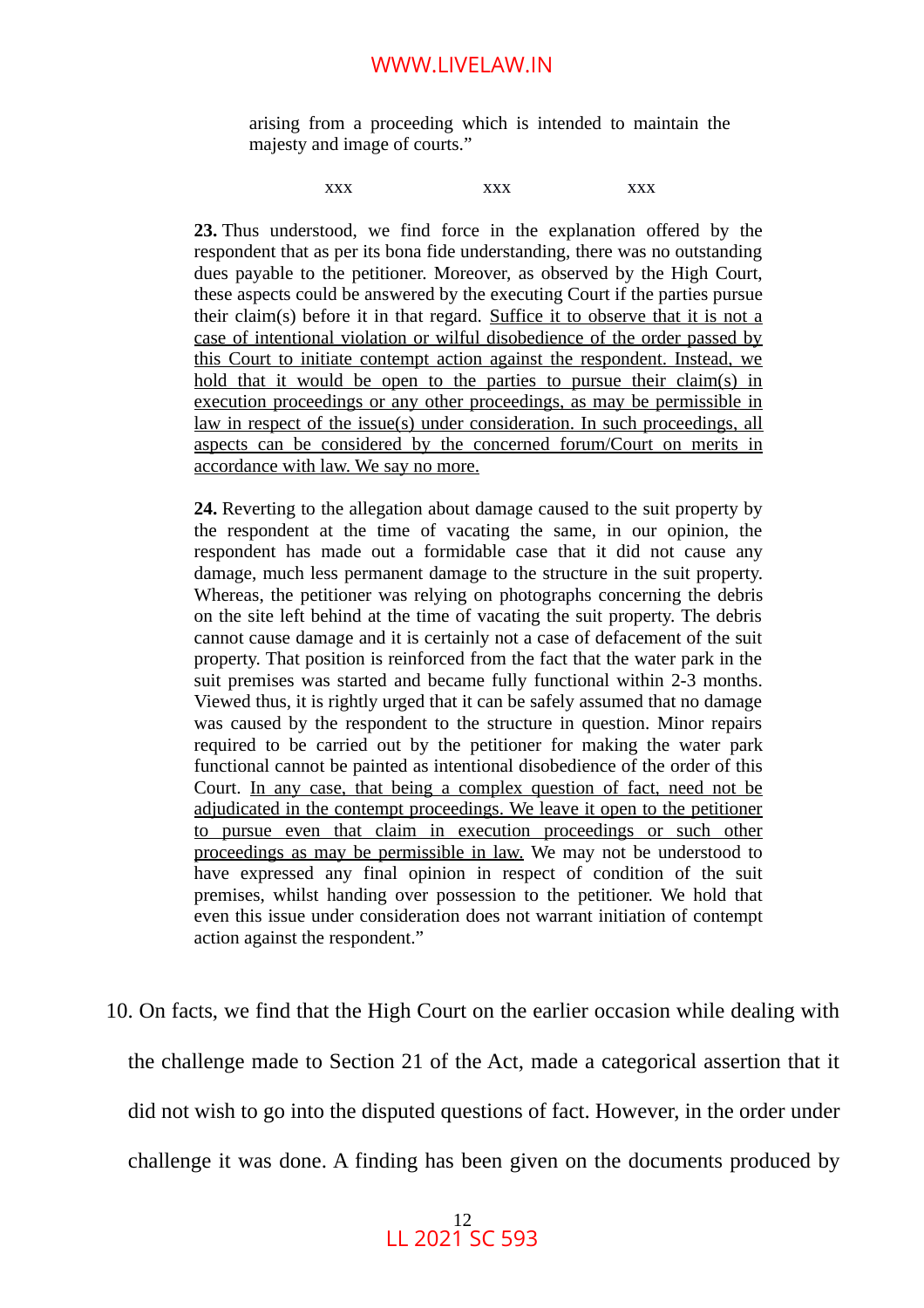the respondent no.1 which could at best be pieces of evidence to be appreciated by the committee constituted already. It is the specific case of the appellants that they did not violate the directives of the court. There is no material to either establish their knowledge on the action of their subordinates, or that they acted in collusion with each other. Vicarious liability as a principle cannot be applied to a case of contempt. The question as to whether the drivers of two members of the respondent no.1 showed the order passed by the court and the documents produced are true and genuine being in the realm of adjudication, ought not to have been taken up by the High Court while exercising contempt jurisdiction. We may note that it is the respondent no.1 who not being satisfied with the order passed by the High Court, filed the special leave petition. Even in the communications sent apart from the Press Note, it is nowhere stated that the order passed by the court could be violated. We find that the subsequent developments also shall enure to the benefit of the appellants. In cases where cess was levied, individual members of the respondent no.1 could have made their challenge before the committee. In our considered view, the entire exercise of the High Court is not warranted and the aggrieved members of the respondent no.1 could have been well advised to seek the alternative remedy open to them including redressal through the committee.